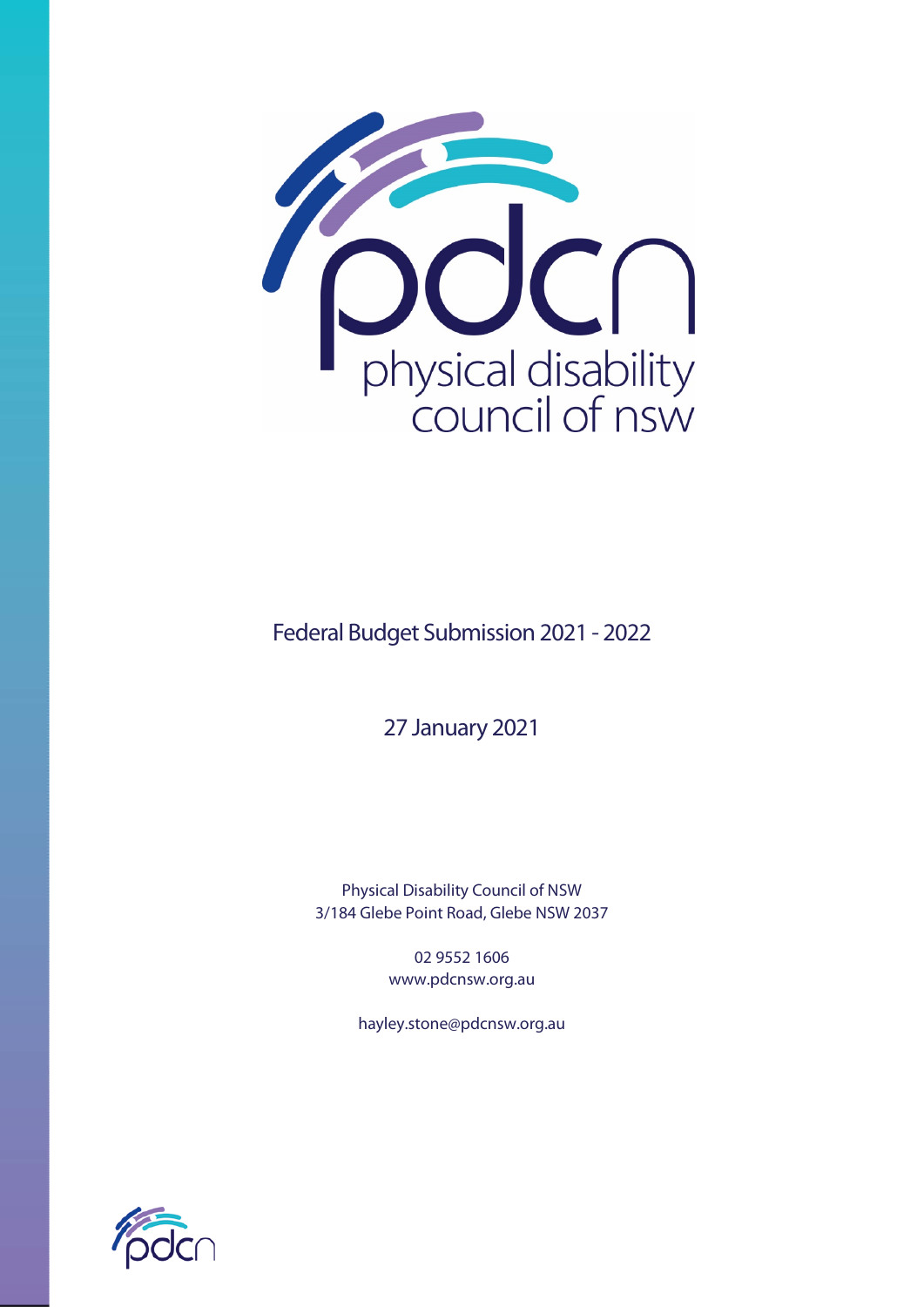## **Who is the Physical Disability Council of NSW?**

The Physical Disability Council of NSW (PDCN) is the peak body representing the estimated 1,079,200 people with physical disabilities across New South Wales. [i](#page-6-0) This includes people with a range of physical disability issues, from young children and their representatives to aged people, who are from a wide range of socio-economic circumstances and live in metropolitan, rural and regional areas of NSW.

Our core function is to influence and advocate for the achievement of systemic change to ensure the rights of all people with a physical disability are improved and upheld.

## **People with physical disability in Australia**

Estimates of the prevalence of physical disability in Australia vary, reflecting differences in the definition, quantitative methodology, and measurement measures.<sup>ii</sup>

Latest ABS figures provide a modest estimate that there are 3,379,200 people with physical disability across Australia<sup>ii</sup> This represents 76.5% of the 4.4 million people nationally who identifying with a disability more broadly.[iv](#page-6-3)

People with disability, physical or otherwise, fall behind those without disability across various welfare indicators. Most recent statistics indicate, for example, that-

- The unemployment rate for people with disability 10.3% in contrast with 4.6% for those without disability<sup>[v](#page-6-4)</sup>;
- the median gross personal income of people with disability is \$505 per week, less than half (49.7%) that of people without disability (\$1016 per week) $vi$ ;
- 44% of persons with disability of employment age receive a government pension or allowance as their main source of personal income as opposed to 12% of people without disability[vii](#page-6-6);

## **Meeting Australia's international and domestic human rights commitments**

Australia, as a signatory of the United Nations Convention on the Rights of Persons with Disabilities (UNCRPD) and its Optional Protocol has non-delegable obligations to ensure that the rights of people with disability are upheld within Australia. These commitments are applied domestically across a number of statutory instruments.

We appreciate that tough decisions around the allocation of the federal budget need to be made for our economy to recover - *but these decisions cannot detract from our international and domestic human rights commitments or erode Australia's functioning as a fair and equitable society*.

People with disability are relying on the Federal Government both to ensure their protection and safety during the pandemic<sup>[viii](#page-6-7)</sup> and to continue its work more broadly towards an inclusive Australian society where people with disability can participate equally as citizens and members of their communities.

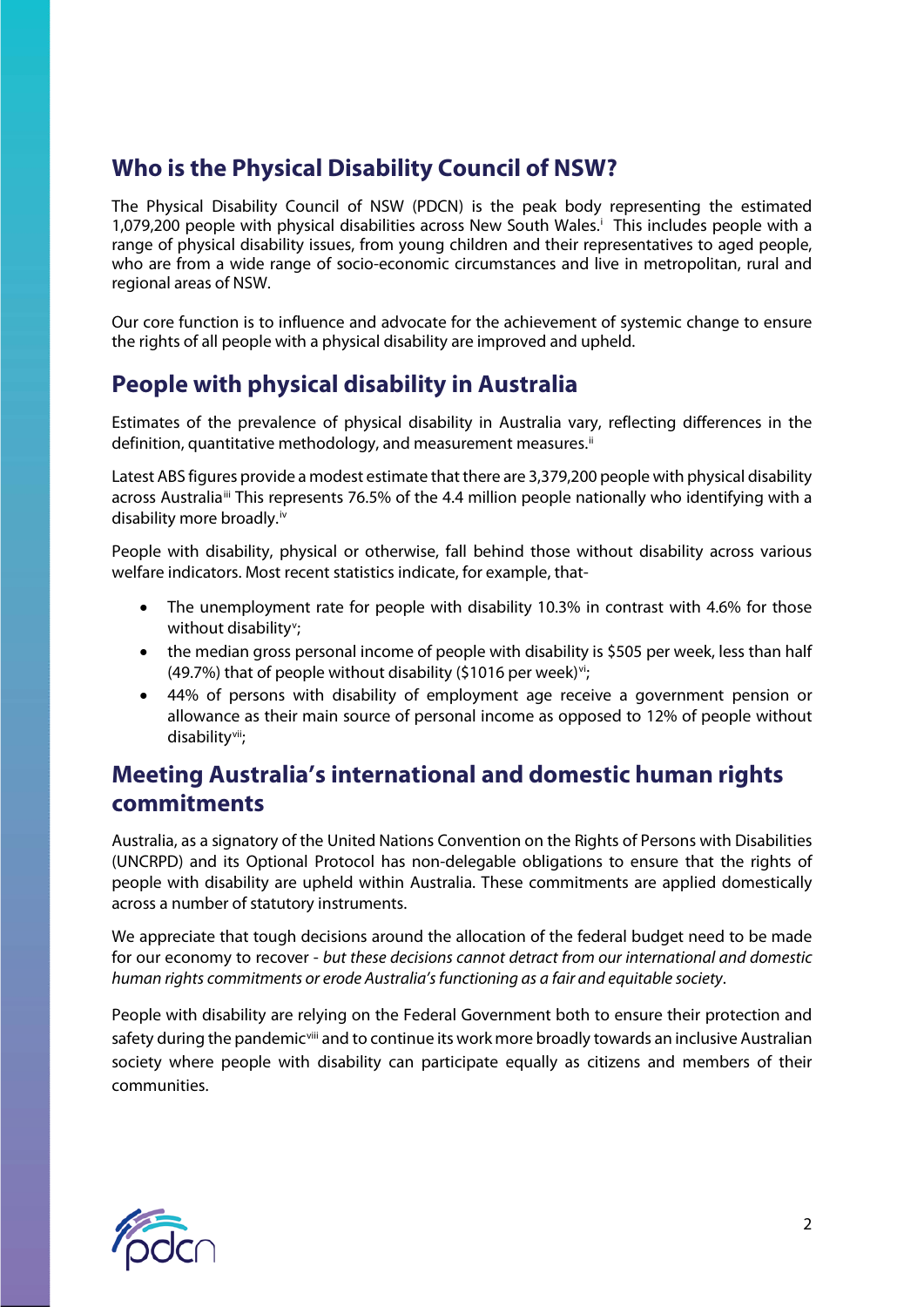# **In the 2021-22 Federal Budget we call on the Federal Government to meet these commitments by:**



*Ensuring adequate funding of federal disability advocacy organisations - UNCRPD Article 29*

*Addressing income support inequalities – UNCRPD Article 28*

- *Re-instate \$560 Coronavirus Supplement to the Job Seeker Payment*
- *Provide ongoing economic support payments for people on income support ineligible for the Coronavirus Supplement*
- *Fund the development of a Social Security Commission to investigate the adequacy of current government payments*



*Investing in a National Housing Strategy to increase social and affordable housing - UNCRPD Articles 4 and 28*



*Enhancing the capacity for eligible NDIS participants to access Specialist Disability Accommodation (SDA) funds – UNCRPD Articles 19 and 28*



*Expanding funding for the support for older Australians – UNCRPD Article 28*

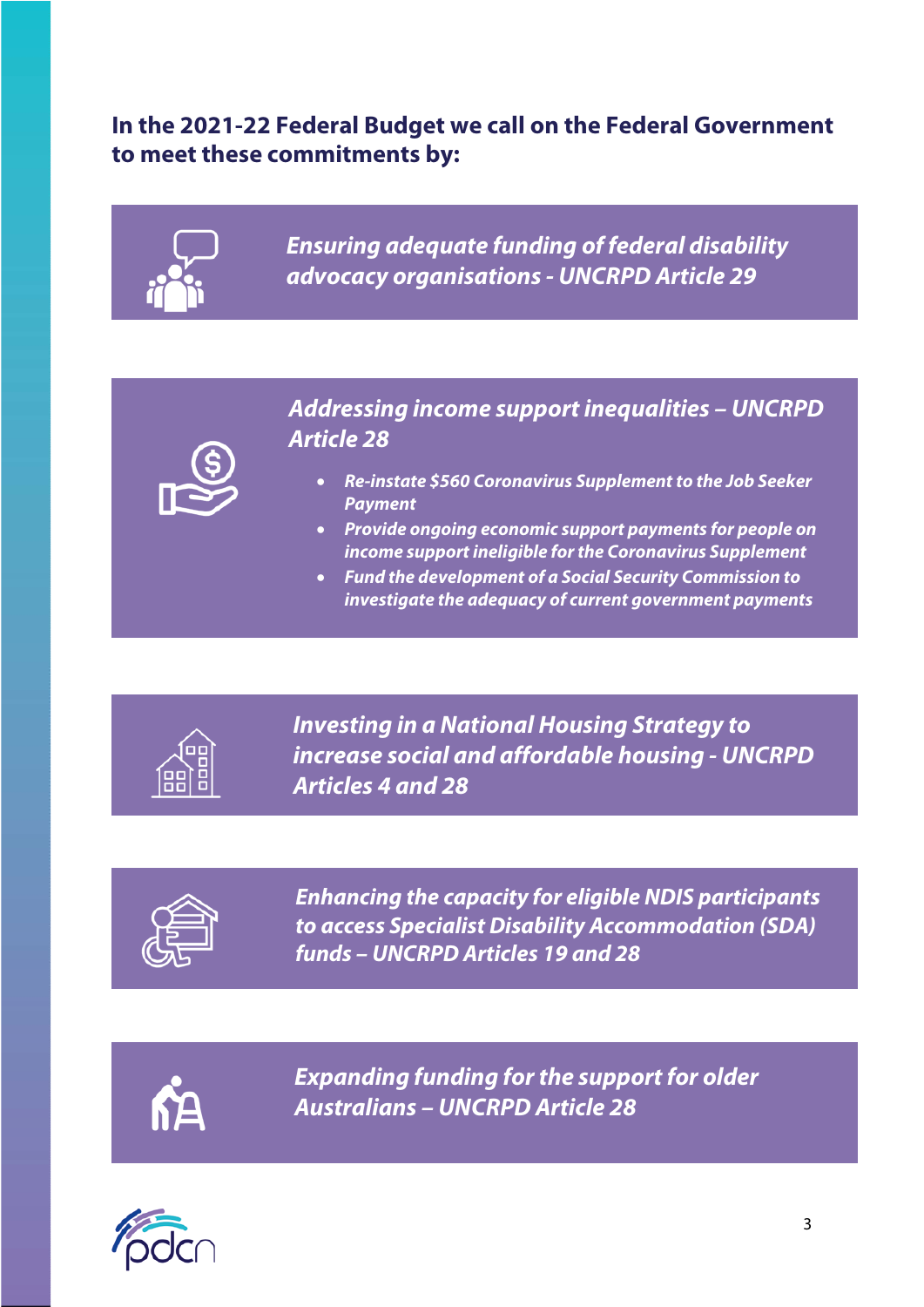#### *1: Ensure adequate funding of federal disability advocacy organisations – UNCRPD Article 29*

As a section of the population with a greater propensity towards adverse consequences from Covid19, people with disability have faced many challenges across the last 12 months.<sup>ix</sup>

Disability Advocacy Organisations have worked hard to ensure that the interests of persons with disability have been represented across pandemic decision making and there will be ongoing need for advocacy as we move through the various stages of the Government's emergency response plan[x](#page-6-9)

A commitment to funding these services, reflective of the higher workload experienced<sup>xi</sup>, would enable organisations to focus their efforts on this ongoing work.

*2: Reinstate the \$560 Coronavirus Supplement to the Jobseeker Payment to ensure those looking for work can meet their essential living costs – UNCRPD Article 28*

While the unemployment rate is dropping, an estimated 942,100 people remain unemployed, amounting to 3.7 unemployed people for every job vacancy<sup>[xii](#page-6-11)</sup>.

Whilst many people with disability want to work and are actively seeking employment, they are twice as likely to be unemployed compared to people without disability, and tend to stay unemployed for longer. Xiii The continuing tight job market makes finding work even harder.

We are gravely concerned by warnings from the welfare sector that many people on Jobseeker will fall into poverty as a result of cuts to the Coronavirus Supplement. Already, it is estimated that 7500 more people will experience homelessness as a consequence of the December cut. [xiv](#page-6-13)

It is our view that any tapering off of this vital payment is too much, too soon.

We call on the Federal Government to reinstate the Coronavirus supplement at a rate of \$560 per week as part of its commitment to providing an adequate standard of living for people with disability and their families under Article 28 of the UNCRPD.

The Coronavirus Supplement should remain in place at the rate of \$560 per week, until an independent investigation on the adequacy of the standard rate of Jobseeker can be undertaken (see 4).

*3: Provide ongoing Economic Support Payments for people on income support ineligible for the Coronavirus Supplement – UNCRPD Article 28*

The Covid19 Pandemic continues to affect how we spend our money, increasing household costs for people on income support across items including PPE, hand sanitizer, cleaning products, household equipment and services as well as home utility usage and telecommunication costs.

The basic pension rate remained unchanged in September 2020 $<sup>xx</sup>$  and whilst costs have declined</sup> across a number of consumer categories, prices have increased across some basic living costs including transport, and housing  $xvi$  and people are still having to spend more than they would prepandemic to stay safe and comply with public health requirements.

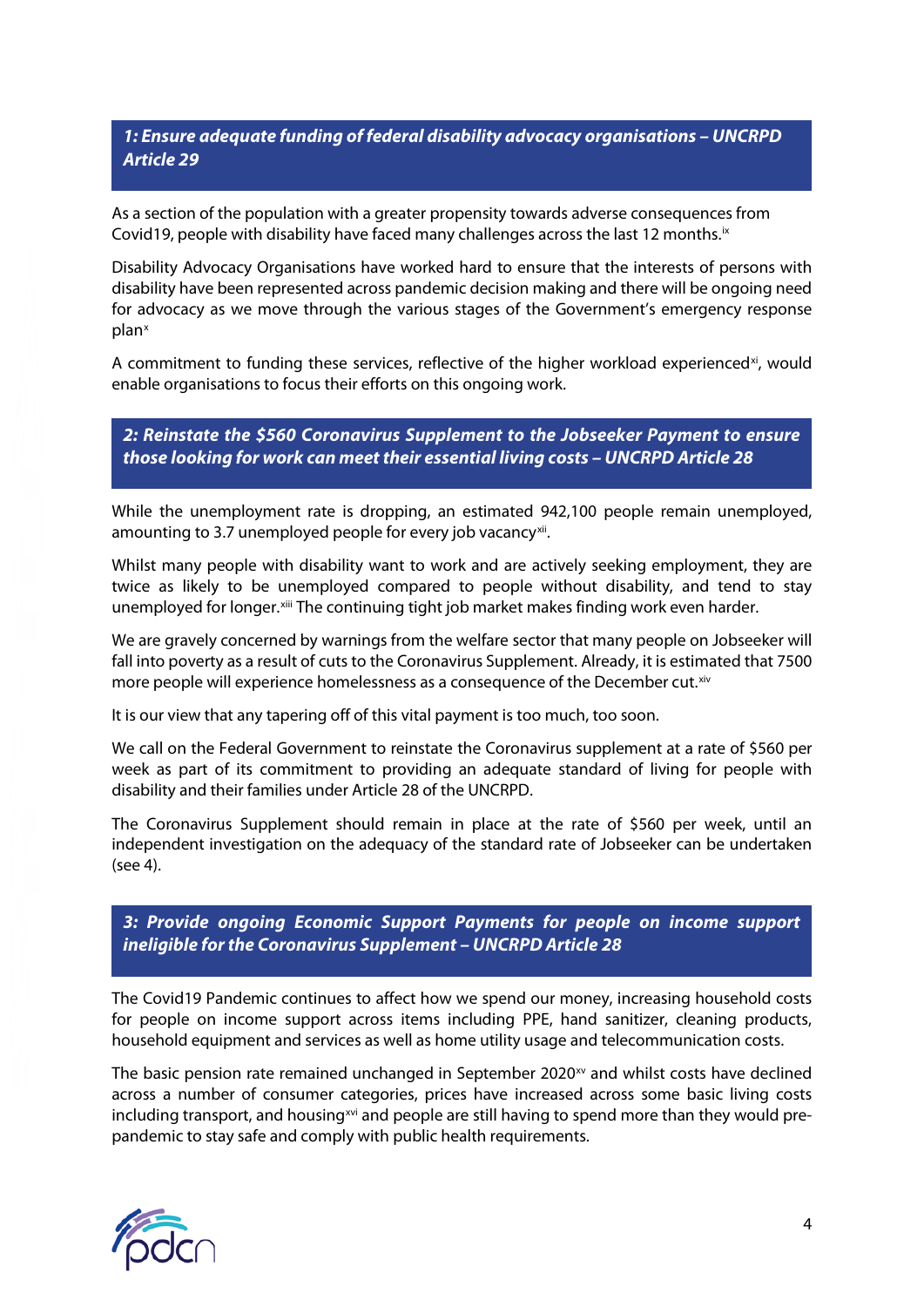*4: Fund the development of a Social Security Commission to investigate the adequacy of current government payments – UNCRPD Article 28*

We ask that the Federal Government continue to provide financial relief to those on pensions via further 6 monthly Economic Support Payments, until household costs associated with public health directives decrease.

43% of people with disability rely on government income support as their primary source of income, including Jobseeker and Youth Allowance.<sup>[xvii](#page-6-16)</sup> While there is no official poverty measure in Australia,<sup>xviii</sup> it is clear that many people on the ordinary rate of Jobseeker and Youth Allowance, live hand to mouth and are consistently unable to meet essential costs, including housing, utilities, food and medications.

The results of recent poll and growing support for campaigns such as *Raise the Rate[xix](#page-6-17)*, indicate that there is widespread support across the community to increase JobSeeker and Youth Allowance Payments to ensure that people studying or looking for work can meet their basic living costs.

Funds should be committed over the next four years towards establishing a Social Security Commission to investigate and report on the adequacy of Jobseeker and Youth Allowance as income support both now and into the future.

#### *5: Invest in a National Housing Strategy to increase social and affordable housing UNCRPD Articles 4 and 28*

Access to safe, secure and affordable housing is vital to the health and wellbeing of everyone. $x$ 

For people with disability, access to appropriate, sustainable housing is key to inclusion, facilitating participation across the social, economic and political aspects of everyday life. [xxi](#page-6-19)

32% of people with disability in Australia rent their homes and many live in a state of rental stress. [xxii](#page-6-20)

In August 2020 $x$ [i](#page-6-21)i it was projected that 0.8% of private rental properties would be affordable nationally for a single person on the Aged pension and only 0.2% of rentals would be affordable for an individual on the DSP.

No private rental properties were expected to be affordable for a single person on the reduced rate of Jobseeker.<sup>xxiv</sup>

At the same time, there are limited options for those who cannot sustain housing in the private market. In 2019, there was a national social housing shortfall of 437,600 properties[xxv](#page-6-23) and social housing wait-times up to a decade.<sup>xxvi</sup>

We support the proposal of a Nat[i](#page-6-25)onal Housing Strategy<sup>xxvii</sup> which includes:

- New capital investment for no less than 300,000 new social and aboriginal housing properties;
- tax incentives or direct subsidies to leverage super fund and other private sector investment geared towards the construction of at least 200,000 low-cost rental properties for low to moderate income households.

Currently, 41% of social housing households are reported to have at least 1 person with disability.<sup>xxviii</sup> Despite this, the accessibility of current national housing stock varies considerably, with many properties unsuitable for people with physical disabilities.

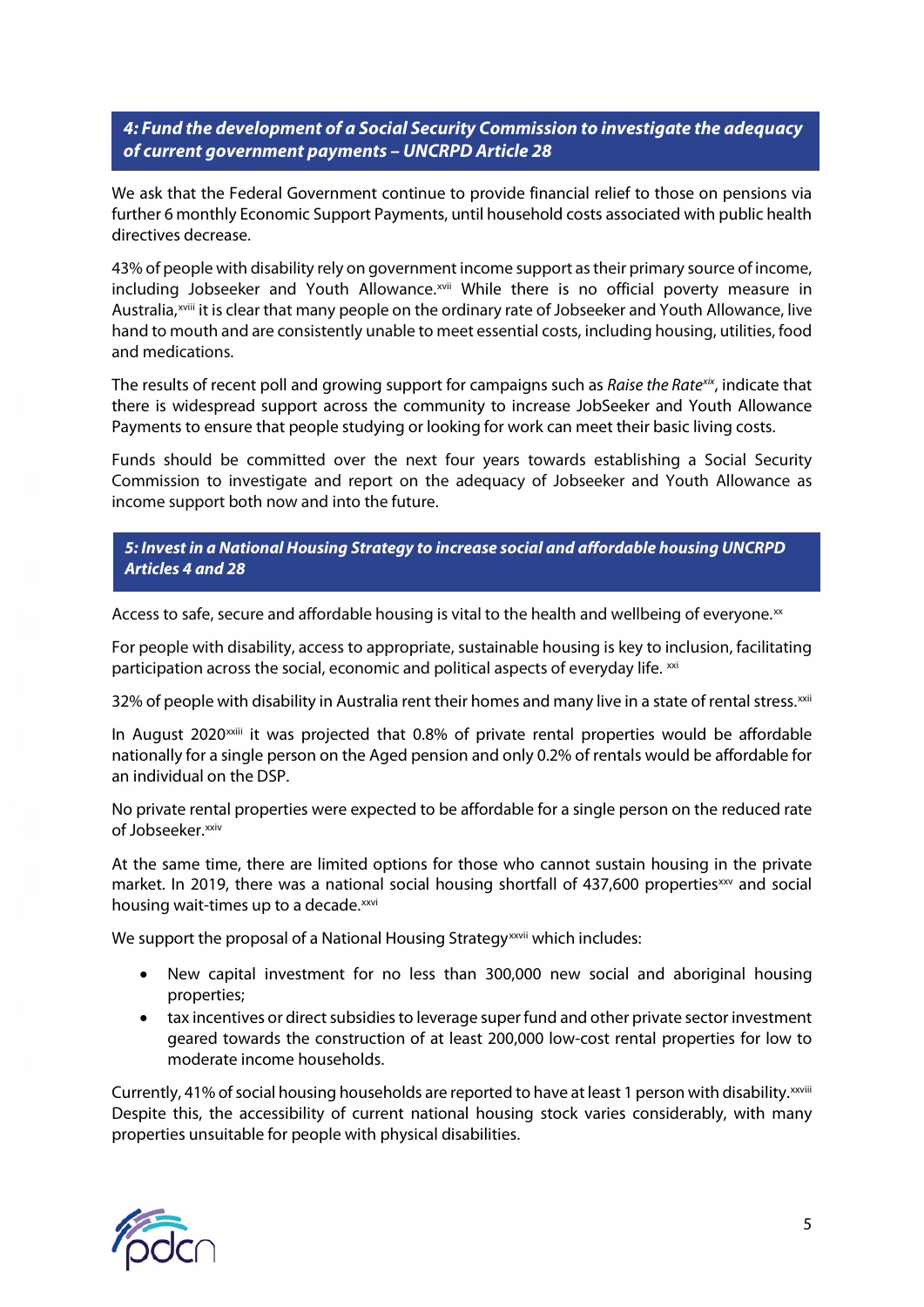Universal design provides the opportunity to invest in housing that works for all people, across all stages in their lives. The Federal Government should invest in ensuring that 100% of all new social housing is built to at least Gold Standard<sup>[xxix](#page-6-27)</sup> and provide a specific fund for the retrofitting of preexisting social housing stock in recognition of Australia's obligations under Articles 4 and 28 of the UNCRPD.

#### *6: Enhance the capacity for eligible NDIS participants to access Specialist Disability Accommodation (SDA) funds – UNCRPD Articles 19 and 28*

SDA improves the lives of persons with extreme functional impairment or very high support needs, by providing greater independence, whilst ensuring that their day-to-day support needs are met.

Most recent figures from Jan 2021 indicate that SDA funding is currently only being paid to an estimated 28,000 NDIS participants who are expected to be eligible for SDA, with the remaining 12,000 people likely to be living in less-than-ideal circumstances in government housing, hostels, residential aged care, or with family.<sup>[xxx](#page-6-28)</sup>

Given the lack of accessible housing options for people with physical disability within the broader Australian housing market, PDCN considers that it is critical that these funds are "unlocked" as soon as possible so that additional, much needed SDA properties can be constructed.

### *7: Expand funding for the support for older Australians – UNCRPD Article 28*

In 2018, 1 in every six Australians (3.9 million people) was aged 65 years and over $^{xxxi}$  $^{xxxi}$  $^{xxxi}$  and the proport[i](#page-6-30)on of people aged 65 years and over has increased significantly over the last decade.<sup>xxxii</sup>

The interim report of the Royal Commission into Aged Care Quality and Safety has provided a scathing indictment on the quality of care and support given to many older Australians. Whilst we wait for the final report from the Commission, we call on the Federal government to:

- Increase the availability of Home Care Packages up to 40-50,000 in total to address the current waiting lists<sup>xxxiii</sup>;
- Increase the number of Commonwealth Home Support packages<sup>xxxiv</sup>[;](#page-6-32)
- Increase funding to the Aged Care Quality and Safety Commission to continue its assessment of Aged Care Providers in line with Quality Safeguards; &
- Urgently transfer the 6000 younger people with disability  $\frac{1}{x}$  estimated to currently be living in aged care into age-appropriate accommodation.
- Provide equal access to mobility and IT equipment for Older Australians comparable with the same provisions under the NDIS

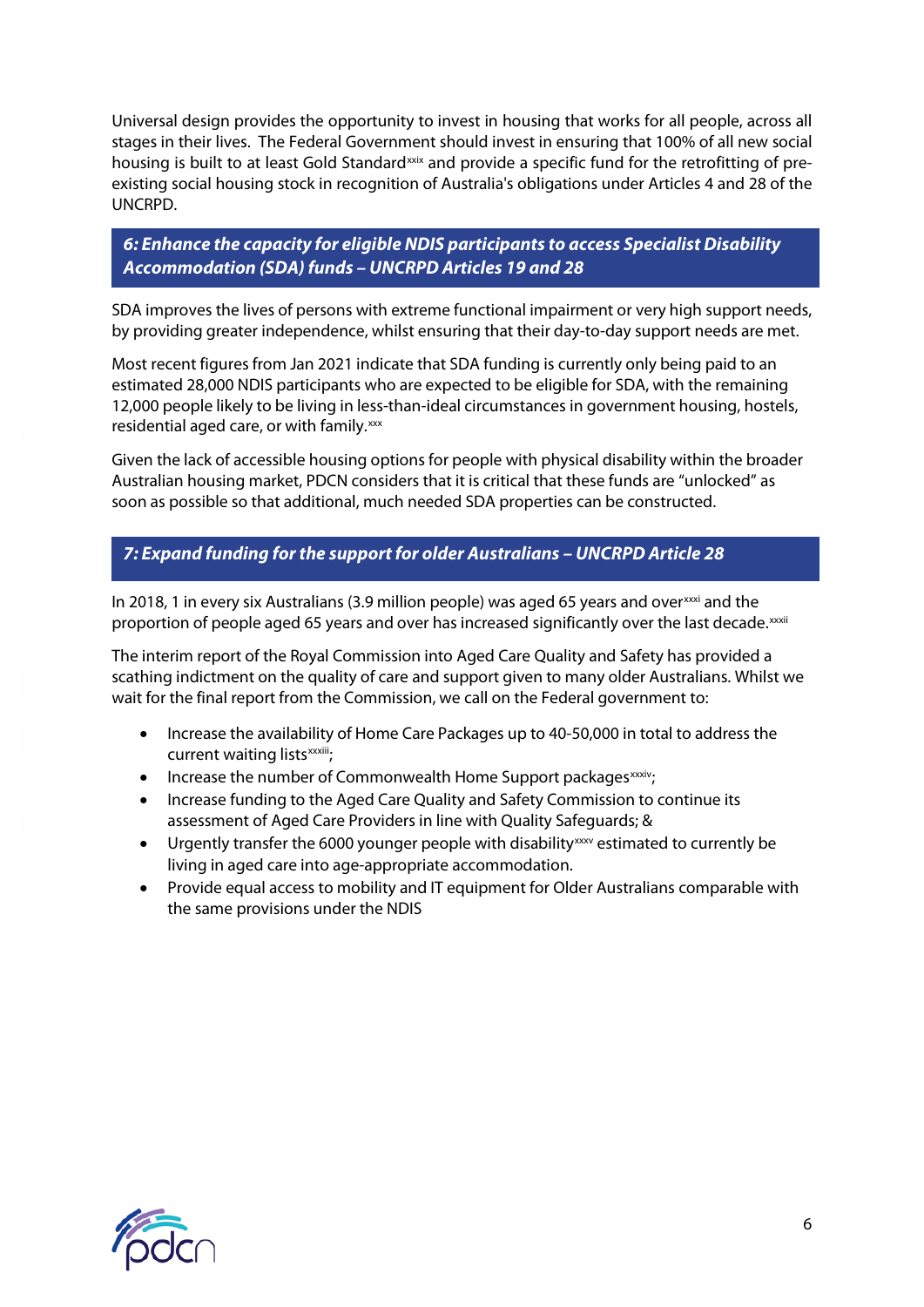## **References**

<span id="page-6-1"></span>ii Australian Institute of Health and Welfare (AIHW), *The definition and prevalence of physical disability in Australia,*  Summary, 16 July 1999 [<The definition and prevalence of physical disability in Australia, Summary -](https://www.aihw.gov.au/reports/disability/definition-prevalence-of-physical-disability-in-au/contents/summary) Australian [Institute of Health and Welfare \(aihw.gov.au\)> accessed 18/1/2021.](https://www.aihw.gov.au/reports/disability/definition-prevalence-of-physical-disability-in-au/contents/summary)

<span id="page-6-2"></span>iii ABS, *Disability, Ageing and Carers, Australia: Summary of Findings,* 24/10/2019 [< Disability, Ageing and Carers,](https://www.abs.gov.au/statistics/health/disability/disability-ageing-and-carers-australia-summary-findings/2018)  [Australia: Summary of Findings, 2018 | Australian Bureau of Statistics \(abs.gov.au\)>](https://www.abs.gov.au/statistics/health/disability/disability-ageing-and-carers-australia-summary-findings/2018) accessed 18 January 2021.<br><sup>iv</sup> Ibid.

<span id="page-6-4"></span><span id="page-6-3"></span><sup>v</sup> AIHW, *People with Disability in Australia 2020*, [People with disability in Australia 2020 \(aihw.gov.au\)](https://www.aihw.gov.au/getmedia/ee5ee3c2-152d-4b5f-9901-71d483b47f03/aihw-dis-72.pdf.aspx?inline=true) accessed 18/1/2020, p. 278

<span id="page-6-5"></span>vi ABS, *Disability, Ageing and Carers, Australia: Summary of Findings, 2018*, [Disability, Ageing and Carers, Australia:](https://www.abs.gov.au/statistics/health/disability/disability-ageing-and-carers-australia-summary-findings/latest-release#key-statistics)  Summary of Findings, 2018 | Australian Bureau of Statistics (abs.gov.au) accessed 18/1/2021.<br>vii AIHW, *People with Disability in Australia 2020*[, People with disability in Australia 2020 \(aihw.gov.au\)](https://www.aihw.gov.au/getmedia/ee5ee3c2-152d-4b5f-9901-71d483b47f03/aihw-dis-72.pdf.aspx?inline=true) accessed

<span id="page-6-6"></span>18/1/2021, p. 278

<span id="page-6-8"></span><span id="page-6-7"></span>viii United Nations, *Convention on the Rights of People with Disability,* [Convention on the Rights of Persons with](https://www.un.org/disabilities/documents/convention/convention_accessible_pdf.pdf) 

<span id="page-6-9"></span>Disabilities (un.org), accessed 18/1/2021, Article 11.<br><sup>k</sup> For a summary of many of these issues, see the report published by People with Disability Australia in 2020 -[Experiences of people with disability during COVID-19: survey results –](https://pwd.org.au/experiences-of-people-with-disability-during-covid-19-survey-results/) People with Disability Australia  $(pwd.org.au)$ , accessed  $18/1/2021$ .

<span id="page-6-12"></span><span id="page-6-11"></span><span id="page-6-10"></span>Australian Government, Department of Health, *Australian Health Sector Emergency Response Plan for Novel Coronavirus (COVID-19) Short Form <*[Australian Health Sector Emergency Response Plan for Novel Coronavirus](https://www.health.gov.au/resources/publications/australian-health-sector-emergency-response-plan-for-novel-coronavirus-covid-19-short-form)  [\(COVID-19\) Short Form | Australian Government](https://www.health.gov.au/resources/publications/australian-health-sector-emergency-response-plan-for-novel-coronavirus-covid-19-short-form) Department of Health> accessed 18/1/2021.

<span id="page-6-13"></span><sup>xi</sup> See here data obtained by Disability Advocacy Network Australia (DANA) DANA Snapshot of COVID-19

<span id="page-6-15"></span><span id="page-6-14"></span>[Advocacy Demand | Disability Advocacy Network Australia,](https://www.dana.org.au/covid-19-advocacy-snapshot/) accessed 18 January 2020.<br><sup>xii</sup>Greg Jericho, Guardian Australia, *Australia has huge growth in job vacancies, but that doesn't mean it's easy to find one*, 14 January 2021 < [Australia has huge growth in job vacancies, but that doesn't mean it's easy to find one |](https://www.theguardian.com/business/grogonomics/2021/jan/14/australia-has-huge-growth-in-job-vacancies-but-that-doesnt-mean-its-easy-to-find-one)  Australian economy | The Guardian > accessed 18/1/2021.<br>
<sup>xiii</sup> AlHW, 2020, op cit, p. 278

<span id="page-6-16"></span>

<span id="page-6-17"></span>xivEquity Economics, *Double Return - How Investing in social housing can address the growing homelessness crisis and boost Australia's economic recovery, 2020*, 15 December 2020 <

<span id="page-6-18"></span>[https://static1.squarespace.com/static/539fdd0de4b09fc82dfddd08/t/5fd7cffa0674125d7c29711d/16079790668](https://static1.squarespace.com/static/539fdd0de4b09fc82dfddd08/t/5fd7cffa0674125d7c29711d/1607979066831/Double+Return+-+Homelessness+Report-+15+December+2020.pdf) [31/Double+Return+-+Homelessness+Report-+15+December+2020.pdf>](https://static1.squarespace.com/static/539fdd0de4b09fc82dfddd08/t/5fd7cffa0674125d7c29711d/1607979066831/Double+Return+-+Homelessness+Report-+15+December+2020.pdf) accessed 18 January 2021.

<span id="page-6-20"></span><span id="page-6-19"></span>xv Michael Klapdor for Parliament of Australia, *Why most pension and benefit rates will not be increased in September 2020*, 24/8/2020 <Pension and JobSeeker indexation – [Parliament of Australia \(aph.gov.au\)> accessed 18 January](https://www.aph.gov.au/About_Parliament/Parliamentary_Departments/Parliamentary_Library/FlagPost/2020/August/Pension_and_JobSeeker_indexation)  [2021.](https://www.aph.gov.au/About_Parliament/Parliamentary_Departments/Parliamentary_Library/FlagPost/2020/August/Pension_and_JobSeeker_indexation)

<span id="page-6-22"></span><span id="page-6-21"></span>xviABS, *Selected Living Cost Indexes, Australia, Sept 2020 <*[Selected Living Cost Indexes, Australia, September 2020 |](https://www.abs.gov.au/statistics/economy/price-indexes-and-inflation/selected-living-cost-indexes-australia/latest-release)  [Australian Bureau of Statistics \(abs.gov.au\)>](https://www.abs.gov.au/statistics/economy/price-indexes-and-inflation/selected-living-cost-indexes-australia/latest-release) accessed 18 January 2021.<br><sup>xvii</sup> ABS, *Selected Living Cost Indexes, Australia*, Sept 2020 <<u>Selected Living Cost Indexes, Australia, September 2020 |</u>

<span id="page-6-23"></span>[Australian Bureau of Statistics \(abs.gov.au\)> accessed 18](https://www.abs.gov.au/statistics/economy/price-indexes-and-inflation/selected-living-cost-indexes-australia/latest-release) January 2021.

<span id="page-6-25"></span><span id="page-6-24"></span>xviiiAustralian Government, Department of Foreign Affairs and Trade, *Hilda Poverty Duration* <Indicator 1.2.1 | Sustainable Development Goals (sdgdata.gov.au)> accessed 18 January 2021

<span id="page-6-26"></span>xix Home - [Raise The Rate](https://raisetherate.org.au/)

<span id="page-6-28"></span><span id="page-6-27"></span>xx Shaw, M., Housing and public health, Annual Review of Public Health, 25, 2004, pp. 397-418 referenced in Australian Institute of Family Studies, Robinson, E. and Adams, R., Housing stress and the mental health and wellbeing of families, AFRC Briefing No. 12 — June 2008 <Housing stress and the mental health and wellbeing of families | Child Family Community Australia (aifs.gov.au)> accessed 18 January 2021.

<span id="page-6-29"></span>xxiAIHW, 2020, op.cit., p. 160

<span id="page-6-30"></span><sup>xxiil</sup>bid., p. 170.

<span id="page-6-32"></span><span id="page-6-31"></span>xxiii Anglicare Australia, Rental Affordability Snapshot - National Report, April 2020 [<rental-affordability-snapshot-](https://www.anglicare.asn.au/docs/default-source/default-document-library/rental-affordability-snapshot-2020.pdf?sfvrsn=4)2020.pdf (anglicare.asn.au) > accessed 18 January 2021, p. 9.<br>xxivIbid.

<span id="page-6-33"></span>

<span id="page-6-0"></span>i Australian Bureau of Statistics (ABS), *Disability, Ageing and Carers, Australia: New South Wales, 2018* < https://www.abs.gov.au/AUSSTATS/abs@.nsf/DetailsPage/4430.02018?OpenDocument> accessed 15/12/2020. This figure was determined by assessing the number of persons across NSW identifying as having a disability who identified any level of core functioning limitation. It is likely to represent an underestimate of the percentage of persons.